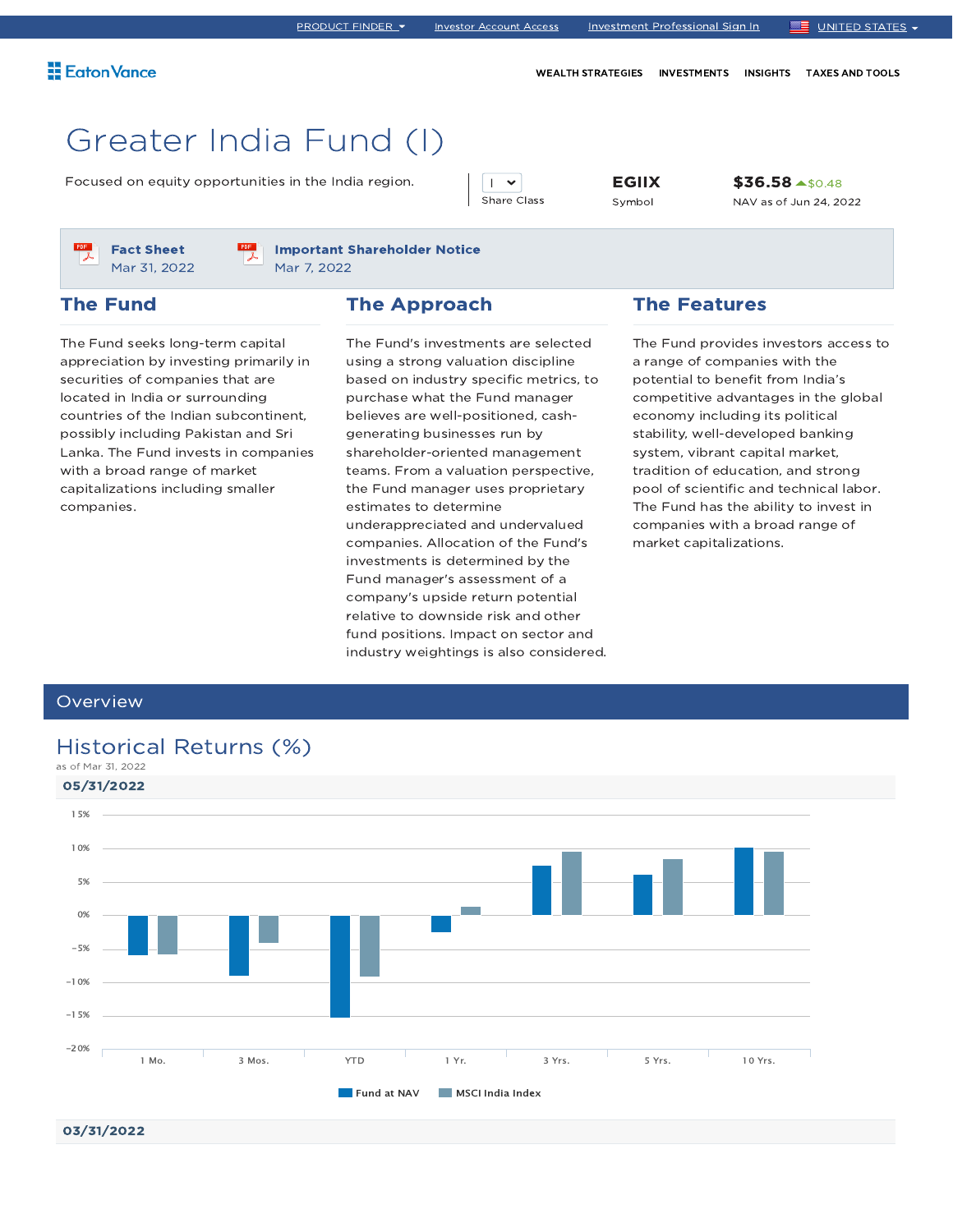

| 05/31/2022                    |         |         |          |         |       |       |       |
|-------------------------------|---------|---------|----------|---------|-------|-------|-------|
| <b>Fund at NAV</b>            | $-5.91$ | $-9.03$ | $-15.20$ | $-2.45$ | 7.69  | 6.24  | 10.35 |
| MSCI India Index <sup>1</sup> | $-5.82$ | $-4.02$ | $-9.12$  | 1.37    | 9.70  | 8.59  | 9.67  |
| 03/31/2022                    |         |         |          |         |       |       |       |
| <b>Fund at NAV</b>            | 1.51    | $-5.37$ | $-5.37$  | 14.36   | 11.78 | 9.75  | 9.64  |
| MSCI India Index <sup>1</sup> | 3.65    | $-1.86$ | $-1.86$  | 17.86   | 12.84 | 11.07 | 8.64  |

Past performance is no guarantee of future results. Investment return and principal value will fluctuate so that shares, when redeemed, may be worth more or less than their original cost. Performance is for the stated time period only; due to market volatility, the Fund's current performance may be lower or higher than quoted. Returns are historical and are calculated by determining the percentage change in net asset value (NAV) with all distributions reinvested. Returns for other classes of shares offered by the Fund are different. Performance less than or equal to one year is cumulative. Total return prior to the commencement of the class reflects returns of another Fund class. Prior returns are adjusted to reflect applicable sales charge (but were not adjusted for other expenses). If adjusted for other expenses, returns would be lower. The share class has no sales charge.

#### Fund Facts as of May 31, 2022

| as ul may ul, zuzz               |                                |
|----------------------------------|--------------------------------|
| <b>Class I Inception</b>         | 09/30/2009                     |
| <b>Performance Inception</b>     | 05/02/1994                     |
| <b>Investment Objective</b>      | Long-term capital appreciation |
| <b>Total Net Assets</b>          | \$212.4M                       |
| <b>Minimum Investment</b>        | \$1000000                      |
| <b>Expense Ratio<sup>2</sup></b> | 1.22%                          |
| <b>CUSIP</b>                     | 277905394                      |

# Top 10 Holdings  $(\%)^{3,4}$

| as of Mar 31, 2022               |       |
|----------------------------------|-------|
| <b>Infosys Ltd</b>               | 13.31 |
| <b>ICICI Bank Ltd</b>            | 9.64  |
| <b>Reliance Industries Ltd</b>   | 5.91  |
| <b>Axis Bank Ltd</b>             | 5.14  |
| <b>HCL Technologies Ltd</b>      | 2.70  |
| <b>State Bank of India</b>       | 2.55  |
| Kotak Mahindra Bank Ltd          | 2.29  |
| <b>Hindalco Industries Ltd</b>   | 2.28  |
| <b>UltraTech Cement Ltd</b>      | 2.26  |
| <b>SBI Life Insurance Co Ltd</b> | 2.22  |
| Total                            | 48.30 |

# Morningstar Rating™

as of May 31, 2022

Funds in India Equity Category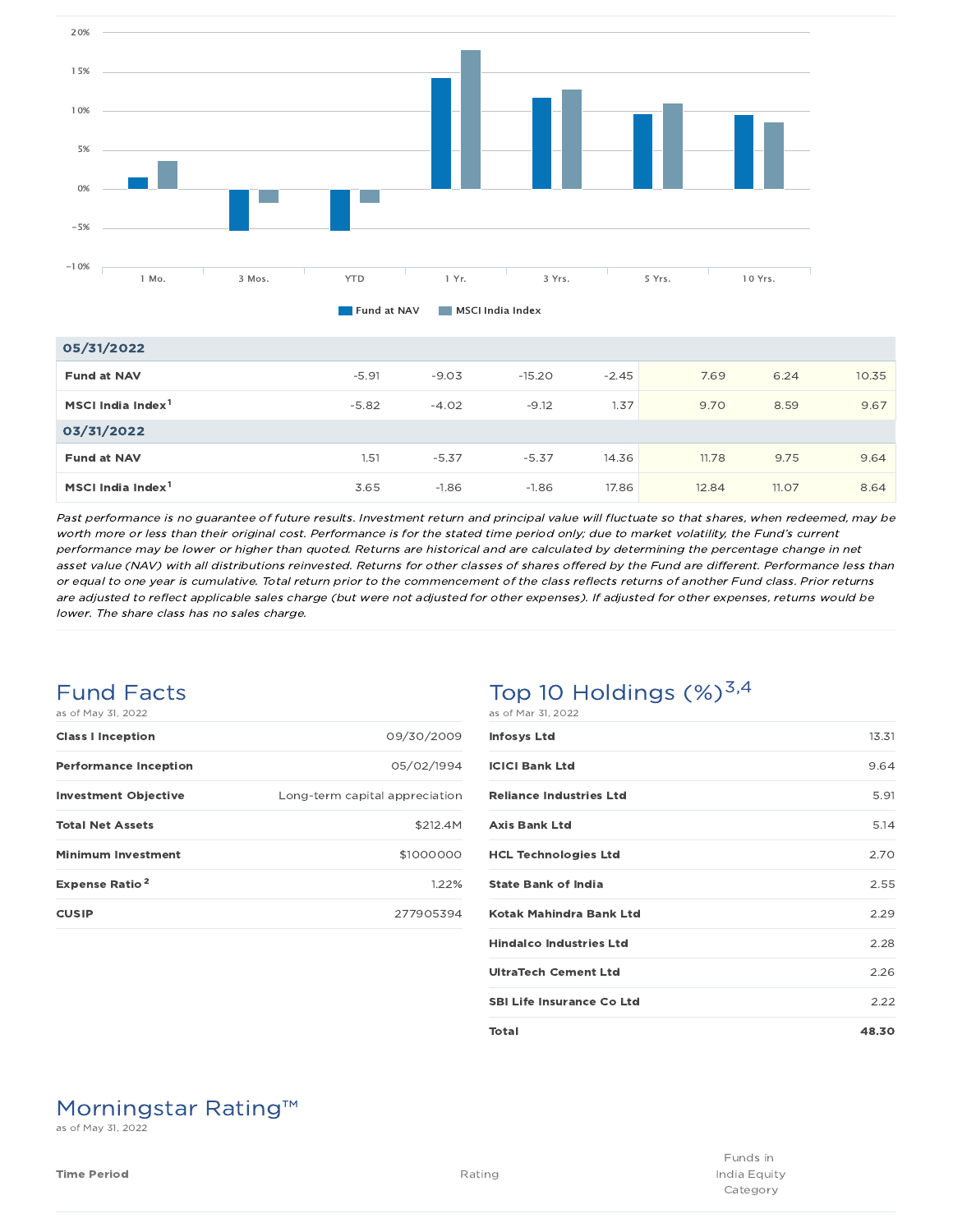| Overall  | **** | 21 |
|----------|------|----|
| 3 Years  | ***  | 21 |
| 5 Years  | ***  | 18 |
| 10 Years | **** | 17 |

The Morningstar Rating™ for funds, or "star rating", is calculated for managed products (including mutual funds and exchange-traded funds) with at least a three-year history. Exchange-traded funds and open-ended mutual funds are considered a single population for comparative purposes. It is calculated based on a Morningstar Risk-Adjusted Return measure that accounts for variation in a managed product's monthly excess performance, placing more emphasis on downward variations and rewarding consistent performance. The top 10% of products in each product category receive 5 stars, the next 22.5% receive 4 stars, the next 35% receive 3 stars, the next 22.5% receive 2 stars, and the bottom 10% receive 1 star.

The Overall Morningstar Rating for a managed product is derived from a weighted average of the performance figures associated with its three-, five-, and 10-year (if applicable) Morningstar Rating metrics. The weights are: 100% three-year rating for 36-59 months of total returns, 60% five-year rating/40% three-year rating for 60-119 months of total returns, and 50% 10-year rating/30% five-year rating/20% three-year rating for 120 or more months of total returns. While the 10-year overall star rating formula seems to give the most weight to the 10-year period, the most recent three-year period actually has the greatest impact because it is included in all three rating periods. Star ratings do not reflect the effect of any applicable sales load. Hollow stars denote Morningstar Extended Performance Ratings and are considered estimates based on the performance of the fund's oldest share class, adjusted for fees and expenses.

©2022 Morningstar. All Rights Reserved. The information contained herein: (1) is proprietary to Morningstar and/or its content providers; (2) may not be copied or distributed; and (3) is not warranted to be accurate, complete or timely. Neither Morningstar nor its content providers are responsible for any damages or losses arising from any use of this information.

## Portfolio Management

**Hiren Dasani, CFA** Managed Fund since 2017

Portfolio profile subject to change due to active management. Percentages may not total 100% due to rounding. Fund invests in an affiliated investment company (Portfolio) with the same objective(s) and policies as the Fund. References to investments are to the Portfolio's holdings.

### About Risk:

The value of investments held by the Fund may increase or decrease in response to economic, and financial events (whether real, expected or perceived) in the U.S. and global markets. The value of equity securities is sensitive to stock market volatility. Investments in foreign instruments or currencies can involve greater risk and volatility than U.S. investments because of adverse market, economic, political, regulatory, geopolitical, currency exchange rates or other conditions. In emerging countries, these risks may be more significant. The securities markets in the India region are comparatively undeveloped and may be concentrated in certain sectors. Governmental actions in India can have a significant affect on economic conditions in the India region. A non-diversified fund may be subject to greater risk by investing in a smaller number of investments than a diversified fund. Smaller companies are generally subject to greater price fluctuations, limited liquidity, higher transaction costs and higher investment risk than larger, more established companies. Because the Fund may invest significantly in a particular geographic region or country, value of Fund shares may fluctuate more than a fund with less exposure to such areas. The Fund is exposed to liquidity risk when trading volume, lack of a market maker or trading partner, large position size, market conditions, or legal restrictions impair its ability to sell particular investments or to sell them at advantageous market prices. The impact of the coronavirus on global markets could last for an extended period and could adversely affect the Fund's performance. No fund is a complete investment program and you may lose money investing in a fund. The Fund may engage in other investment practices that may involve additional risks and you should review the **Fund prospectus** for a complete description.

1. MSCI India Index is an unmanaged index of common stocks traded in the India market. Unless otherwise stated, index returns do not reflect the effect of any applicable sales charges, commissions, expenses, taxes or leverage, as applicable. It is not possible to invest directly in an index. Historical performance of the index illustrates market trends and does not represent the past or future performance of the fund. MSCI indexes are net of foreign withholding taxes. Source: MSCI. MSCI data may not be reproduced or used for any other purpose. MSCI provides no warranties, has not prepared or approved this report, and has no liability hereunder. 2. Source: Fund prospectus.

3. Top 10 Holdings excludes cash and equivalents.

4. Percent of total net assets.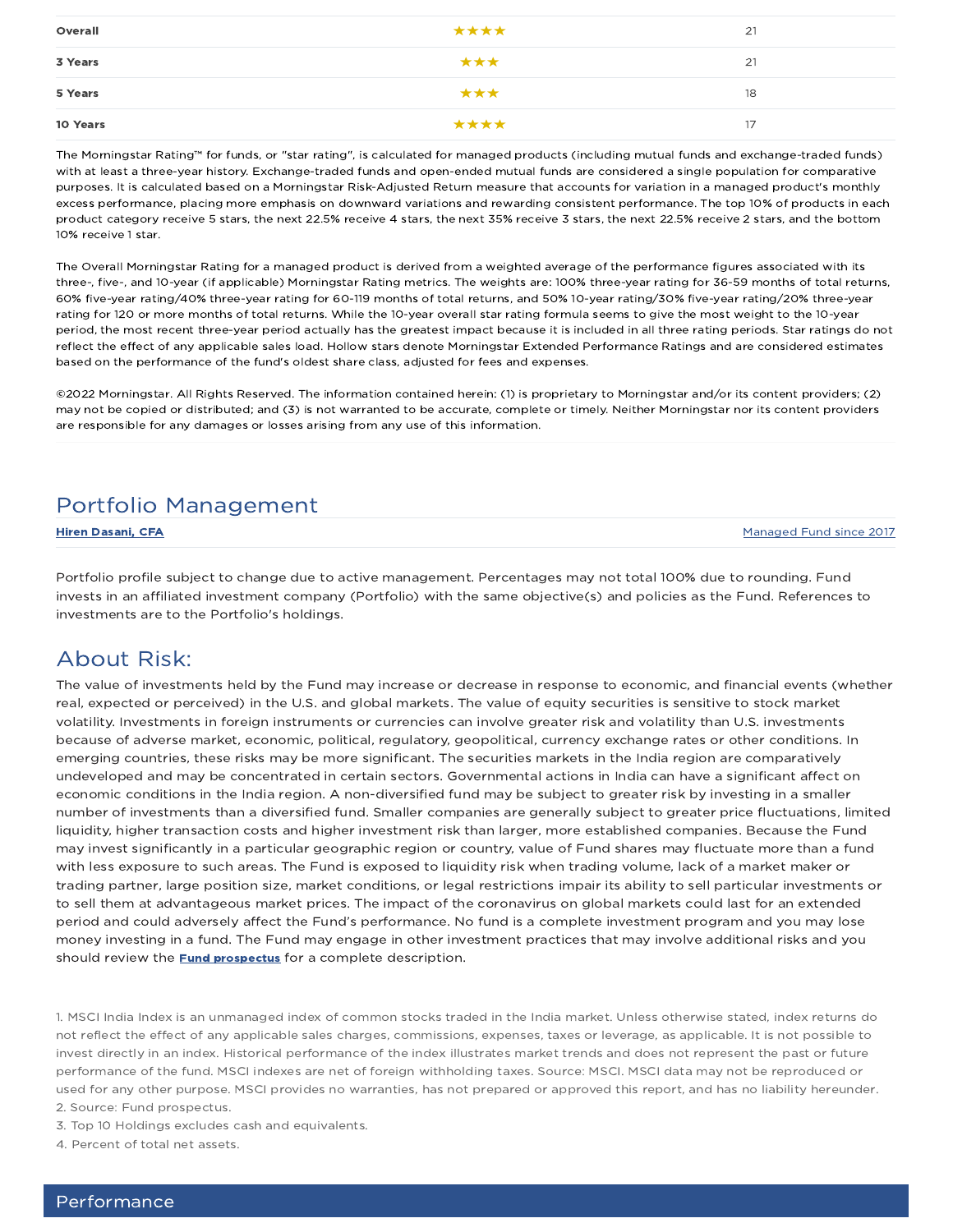### Historical Returns (%)

as of Mar 31, 2022





#### 05/31/2022

| <b>US/SI/ZUZZ</b>                              |         |         |          |         |       |       |       |
|------------------------------------------------|---------|---------|----------|---------|-------|-------|-------|
| <b>Fund at NAV</b>                             | $-5.91$ | $-9.03$ | $-15.20$ | $-2.45$ | 7.69  | 6.24  | 10.35 |
| MSCI India Index <sup>1</sup>                  | $-5.82$ | $-4.02$ | $-9.12$  | 1.37    | 9.70  | 8.59  | 9.67  |
| Morningstar India Equity Category <sup>5</sup> | $-5.40$ | $-5.74$ | $-10.99$ | $-1.21$ | 7.79  | 5.46  | 9.45  |
| 03/31/2022                                     |         |         |          |         |       |       |       |
| <b>Fund at NAV</b>                             | 1.51    | $-5.37$ | $-5.37$  | 14.36   | 11.78 | 9.75  | 9.64  |
| MSCI India Index <sup>1</sup>                  | 3.65    | $-1.86$ | $-1.86$  | 17.86   | 12.84 | 11.07 | 8.64  |
| Morningstar India Equity Category <sup>5</sup> | 1.97    | $-4.14$ | $-4.14$  | 13.38   | 10.28 | 7.96  | 8.52  |

Past performance is no guarantee of future results. Investment return and principal value will fluctuate so that shares, when redeemed, may be worth more or less than their original cost. Performance is for the stated time period only; due to market volatility, the Fund's current performance may be lower or higher than quoted. Returns are historical and are calculated by determining the percentage change in net asset value (NAV) with all distributions reinvested. Returns for other classes of shares offered by the Fund are different. Performance less than or equal to one year is cumulative. Total return prior to the commencement of the class reflects returns of another Fund class. Prior returns are adjusted to reflect applicable sales charge (but were not adjusted for other expenses). If adjusted for other expenses, returns would be lower. The share class has no sales charge.

### Calendar Year Returns (%)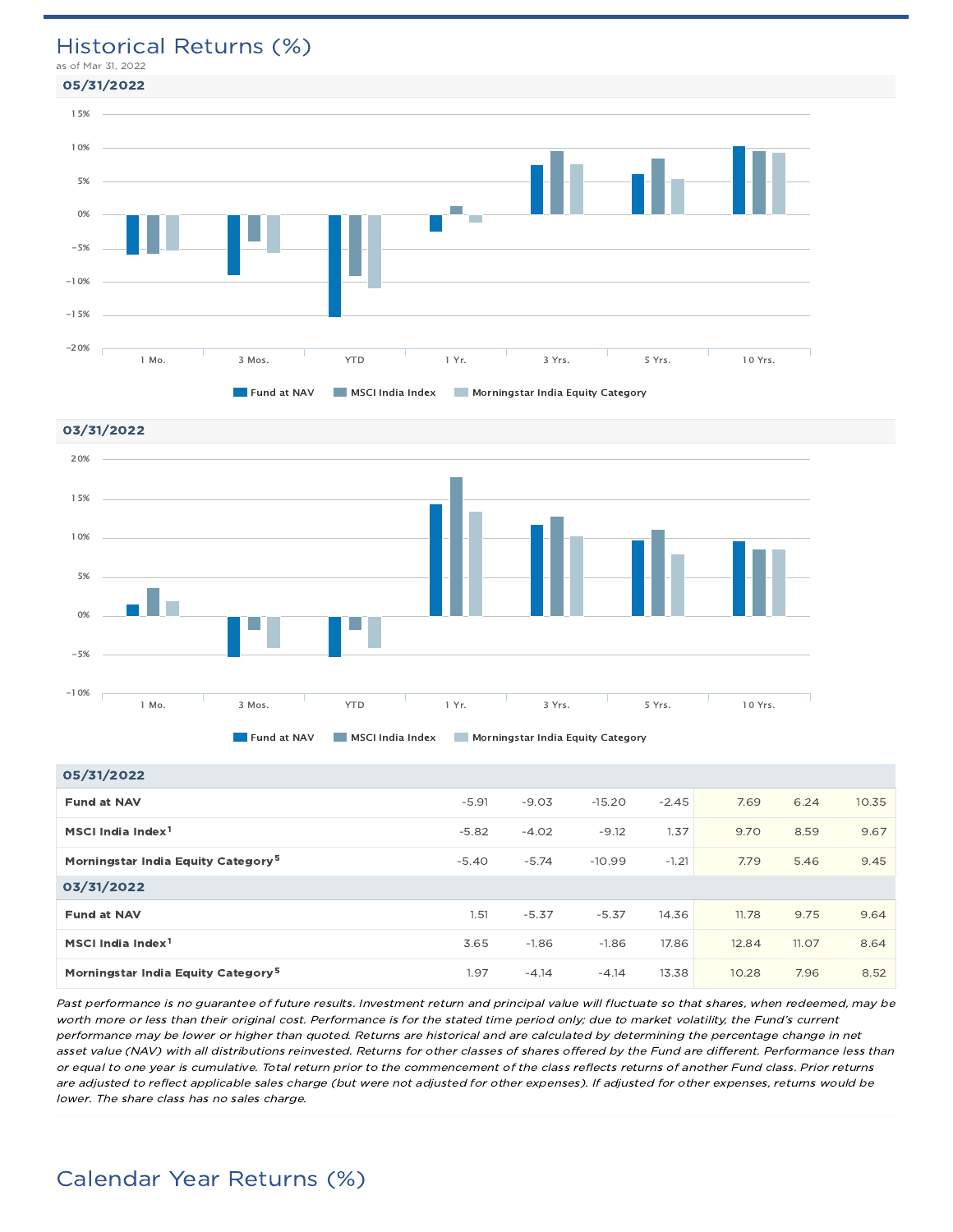|                               | 2012  | 2013    | 2014  | 2015    | 2016    | 2017  | 2018     | 2019  | 2020  | 2021  |
|-------------------------------|-------|---------|-------|---------|---------|-------|----------|-------|-------|-------|
| <b>Fund at NAV</b>            | 29.29 | $-9.83$ | 39.74 | $-4.70$ | 2.97    | 45.22 | $-11.85$ | 10.79 | 13.77 | 24.31 |
| MSCI India Index <sup>1</sup> | 25.97 | $-3.83$ | 23.87 | $-6.12$ | $-1.43$ | 38.76 | $-7.30$  | 7.58  | 15.55 | 26.23 |

### Fund Facts

| <b>Expense Ratio<sup>2</sup></b> | 122%       |
|----------------------------------|------------|
| <b>Class I Inception</b>         | 09/30/2009 |
| <b>Performance Inception</b>     | 05/02/1994 |
| <b>Distribution Frequency</b>    | Annually   |

# Risk Measures (3 Year)<sup>6</sup>

| as of May 31, 2022            |         |
|-------------------------------|---------|
| Alpha (%)                     | $-1.17$ |
| <b>Beta</b>                   | 0.93    |
| R-Squared (%)                 | 94.30   |
| <b>Standard Deviation (%)</b> | 22.91   |
| <b>Sharpe Ratio</b>           | 0.31    |

# Morningstar Rating™

as of May 31, 2022

| <b>Time Period</b> | Rating | Funds in<br>India Equity<br>Category |
|--------------------|--------|--------------------------------------|
| Overall            | ****   | 21                                   |
| 3 Years            | ***    | 21                                   |
| 5 Years            | ***    | 18                                   |
| 10 Years           | ****   | 17                                   |

The Morningstar Rating™ for funds, or "star rating", is calculated for managed products (including mutual funds and exchange-traded funds) with at least a three-year history. Exchange-traded funds and open-ended mutual funds are considered a single population for comparative purposes. It is calculated based on a Morningstar Risk-Adjusted Return measure that accounts for variation in a managed product's monthly excess performance, placing more emphasis on downward variations and rewarding consistent performance. The top 10% of products in each product category receive 5 stars, the next 22.5% receive 4 stars, the next 35% receive 3 stars, the next 22.5% receive 2 stars, and the bottom 10% receive 1 star.

The Overall Morningstar Rating for a managed product is derived from a weighted average of the performance figures associated with its three-, five-, and 10-year (if applicable) Morningstar Rating metrics. The weights are: 100% three-year rating for 36-59 months of total returns, 60% five-year rating/40% three-year rating for 60-119 months of total returns, and 50% 10-year rating/30% five-year rating/20% three-year rating for 120 or more months of total returns. While the 10-year overall star rating formula seems to give the most weight to the 10-year period, the most recent three-year period actually has the greatest impact because it is included in all three rating periods. Star ratings do not reflect the effect of any applicable sales load. Hollow stars denote Morningstar Extended Performance Ratings and are considered estimates based on the performance of the fund's oldest share class, adjusted for fees and expenses.

©2022 Morningstar. All Rights Reserved. The information contained herein: (1) is proprietary to Morningstar and/or its content providers; (2) may not be copied or distributed; and (3) is not warranted to be accurate, complete or timely. Neither Morningstar nor its content providers are responsible for any damages or losses arising from any use of this information.

### NAV History

| Date         | <b>NAV</b> | NAV Change |
|--------------|------------|------------|
| Jun 24, 2022 | \$36.58    | \$0.48     |
| Jun 23, 2022 | \$36.10    | \$0.37     |
| Jun 22, 2022 | \$35.73    | $-$0.69$   |
| Jun 21, 2022 | \$36.42    | \$0.77     |
| Jun 17, 2022 | \$35.65    | $-$0.01$   |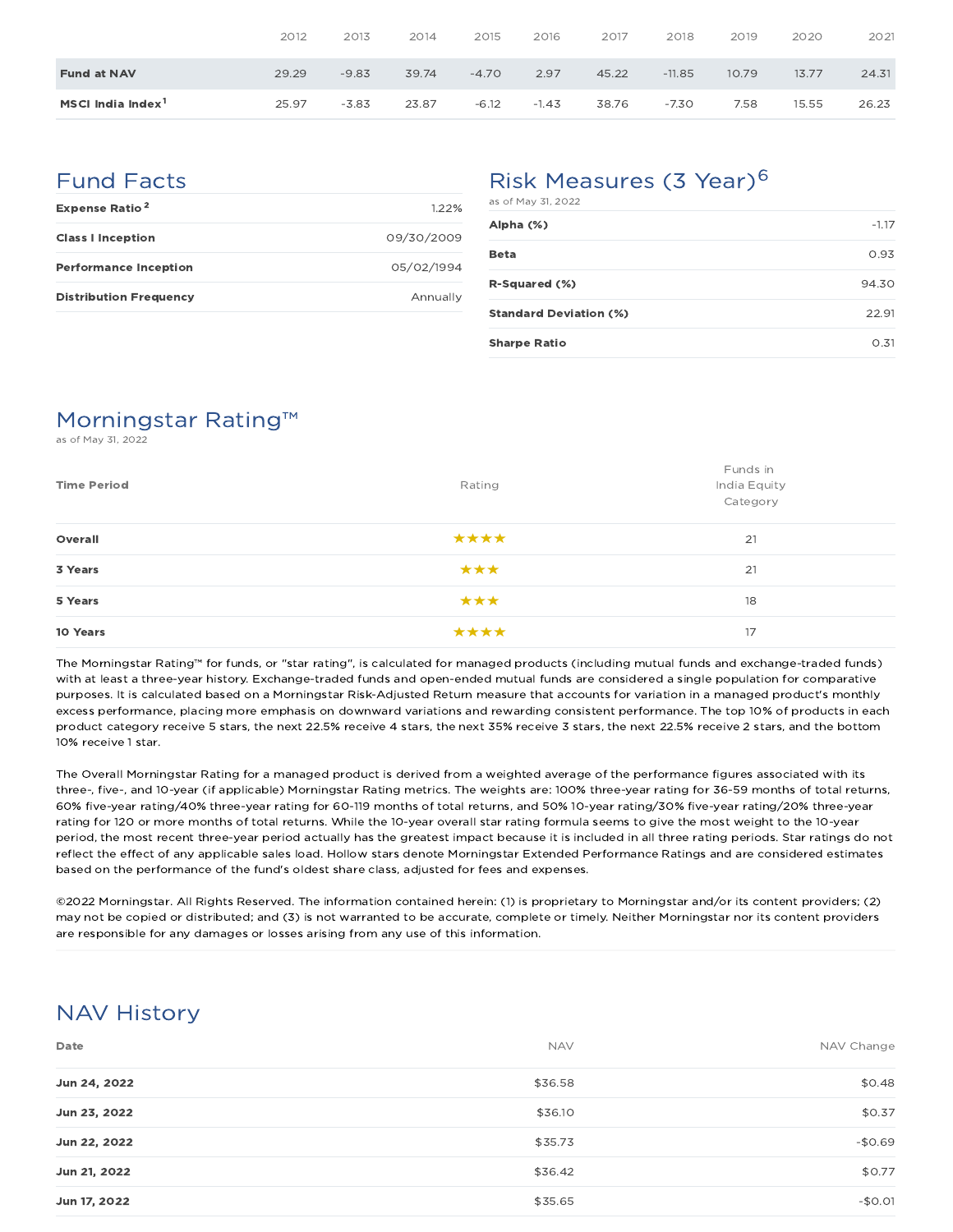| Date         | <b>NAV</b> | NAV Change |
|--------------|------------|------------|
| Jun 16, 2022 | \$35.66    | $-$1.08$   |
| Jun 15, 2022 | \$36.74    | \$0.27     |
| Jun 14, 2022 | \$36.47    | \$0.10     |
| Jun 13, 2022 | \$36.37    | $-$0.83$   |
| Jun 10, 2022 | \$37.20    | $-$0.52$   |
|              |            |            |

# Distribution History 7

Ex-Date **Ex-Date** Reinvest NAV and the Distribution of the Distribution of the Distribution of the Reinvest NAV

No records in this table indicates that there has not been a distribution greater than .0001 within the past 3 years. Fund prospectus

# Capital Gain History<sup>7</sup>

| Ex-Date      | Short-Term | Long-Term | Reinvest NAV |
|--------------|------------|-----------|--------------|
| Dec 09, 2021 | \$0.49150  | \$3,46600 | \$44.85      |
| Aug 18, 2020 |            | \$0.09580 | \$33.32      |
| Aug 08, 2019 |            | \$0.95580 | \$31.45      |
|              |            |           |              |

No records in this table indicates that there has not been a capital gain greater than .0001 within the past 3 years. Fund prospectus

Portfolio profile subject to change due to active management. Percentages may not total 100% due to rounding. Fund invests in an affiliated investment company (Portfolio) with the same objective(s) and policies as the Fund. References to investments are to the Portfolio's holdings.

### About Risk:

The value of investments held by the Fund may increase or decrease in response to economic, and financial events (whether real, expected or perceived) in the U.S. and global markets. The value of equity securities is sensitive to stock market volatility. Investments in foreign instruments or currencies can involve greater risk and volatility than U.S. investments because of adverse market, economic, political, regulatory, geopolitical, currency exchange rates or other conditions. In emerging countries, these risks may be more significant. The securities markets in the India region are comparatively undeveloped and may be concentrated in certain sectors. Governmental actions in India can have a significant affect on economic conditions in the India region. A non-diversified fund may be subject to greater risk by investing in a smaller number of investments than a diversified fund. Smaller companies are generally subject to greater price fluctuations, limited liquidity, higher transaction costs and higher investment risk than larger, more established companies. Because the Fund may invest significantly in a particular geographic region or country, value of Fund shares may fluctuate more than a fund with less exposure to such areas. The Fund is exposed to liquidity risk when trading volume, lack of a market maker or trading partner, large position size, market conditions, or legal restrictions impair its ability to sell particular investments or to sell them at advantageous market prices. The impact of the coronavirus on global markets could last for an extended period and could adversely affect the Fund's performance. No fund is a complete investment program and you may lose money investing in a fund. The Fund may engage in other investment practices that may involve additional risks and you should review the **Fund prospectus** for a complete description.

1. MSCI India Index is an unmanaged index of common stocks traded in the India market. Unless otherwise stated, index returns do not reflect the effect of any applicable sales charges, commissions, expenses, taxes or leverage, as applicable. It is not possible to invest directly in an index. Historical performance of the index illustrates market trends and does not represent the past or future performance of the fund. MSCI indexes are net of foreign withholding taxes. Source: MSCI. MSCI data may not be reproduced or used for any other purpose. MSCI provides no warranties, has not prepared or approved this report, and has no liability hereunder. 2. Source: Fund prospectus.

5. The Morningstar India Equity Category includes funds that invest primarily in Indian equities.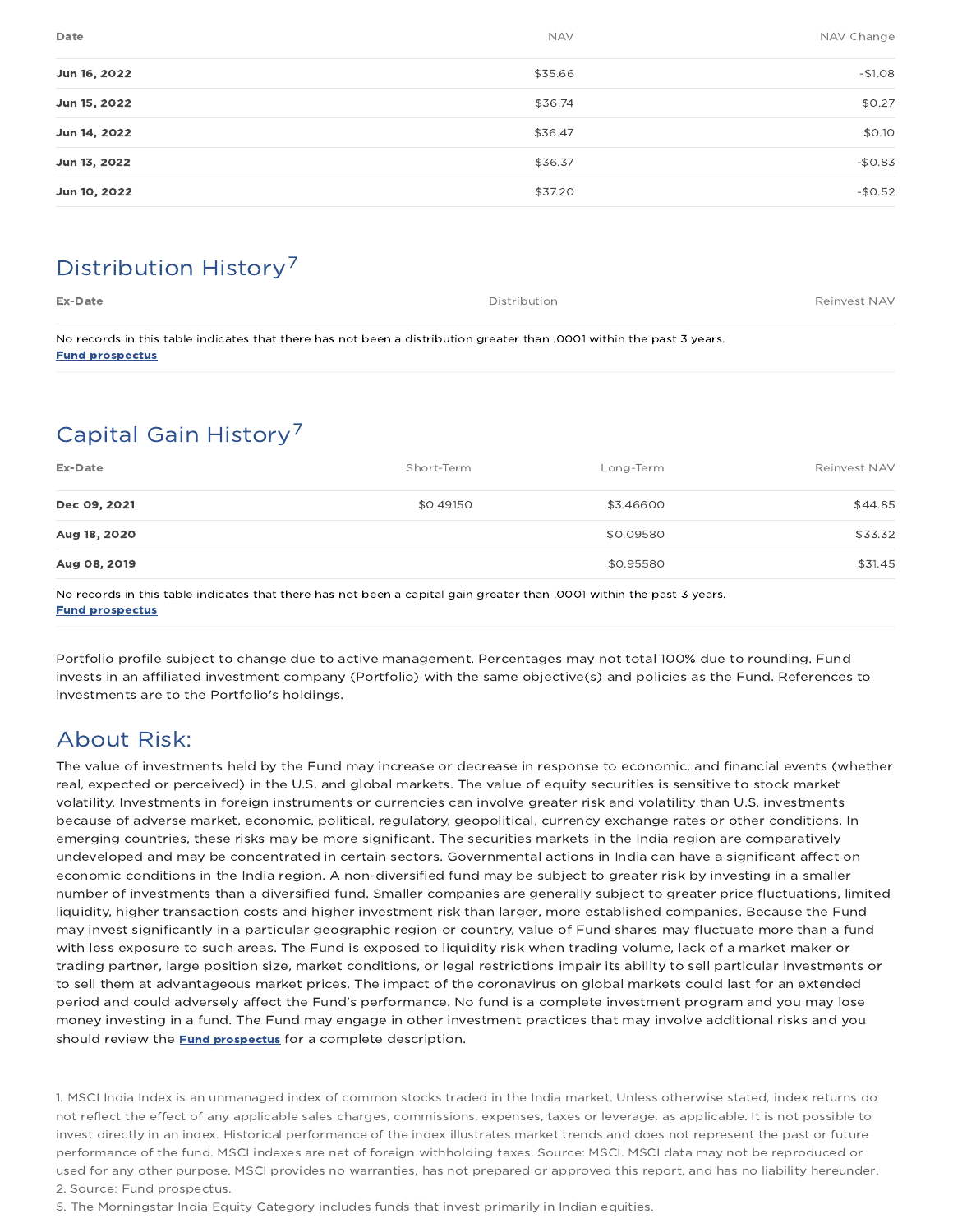6. Alpha measures risk-adjusted performance, showing excess return delivered at the same risk level as the benchmark. Beta measures the volatility of a fund relative to the overall market. R-Squared represents the percentage of the portfolio's movement that can be explained by the general movement of the market. Standard deviation measures the historic volatility of a fund. Sharpe Ratio uses standard deviation and excess return to determine reward per unit of risk.

7. A portion of the Fund's returns may be comprised of return of capital or short term capital gains. The Fund will determine the tax characteristics of all Fund distributions after the end of the calendar year and will provide shareholders such information at that time. Please consult your tax advisor for further information.

#### Portfolio

#### Asset Mix  $(\%)^{4,8}$ as of Mar 31, 2022

03/31/2022



#### Portfolio Statistics as of Mar 31, 2022

| <b>Number of Holdings</b> |        |
|---------------------------|--------|
| Active Share <sup>9</sup> | 58.69% |

#### GICS Sector Breakdown (%)<sup>4</sup> as of Mar 31, 2022

03/31/2022



| <b>Comm. Services</b>         | 2.15  | 3.26  |
|-------------------------------|-------|-------|
| <b>Consumer Discretionary</b> | 10.14 | 7.93  |
| <b>Consumer Staples</b>       | 8.21  | 7.96  |
| <b>Energy</b>                 | 5.91  | 12.49 |
| <b>Financials</b>             | 27.47 | 23.60 |
| <b>Health Care</b>            | 6.52  | 4.75  |
| <b>Industrials</b>            | 3.25  | 4.72  |
| <b>Information Technology</b> | 21.97 | 18.99 |
| <b>Materials</b>              | 8.31  | 10.17 |
| <b>Real Estate</b>            | 2.00  | 0.61  |
| <b>Utilities</b>              | 1.81  | 5.53  |
| Cash                          | 2.26  |       |

Geographic Mix (%)<sup>4</sup>

as of Mar 31, 2022

# Assets by Country  $(\%)^4$  as of Mar 31, 2022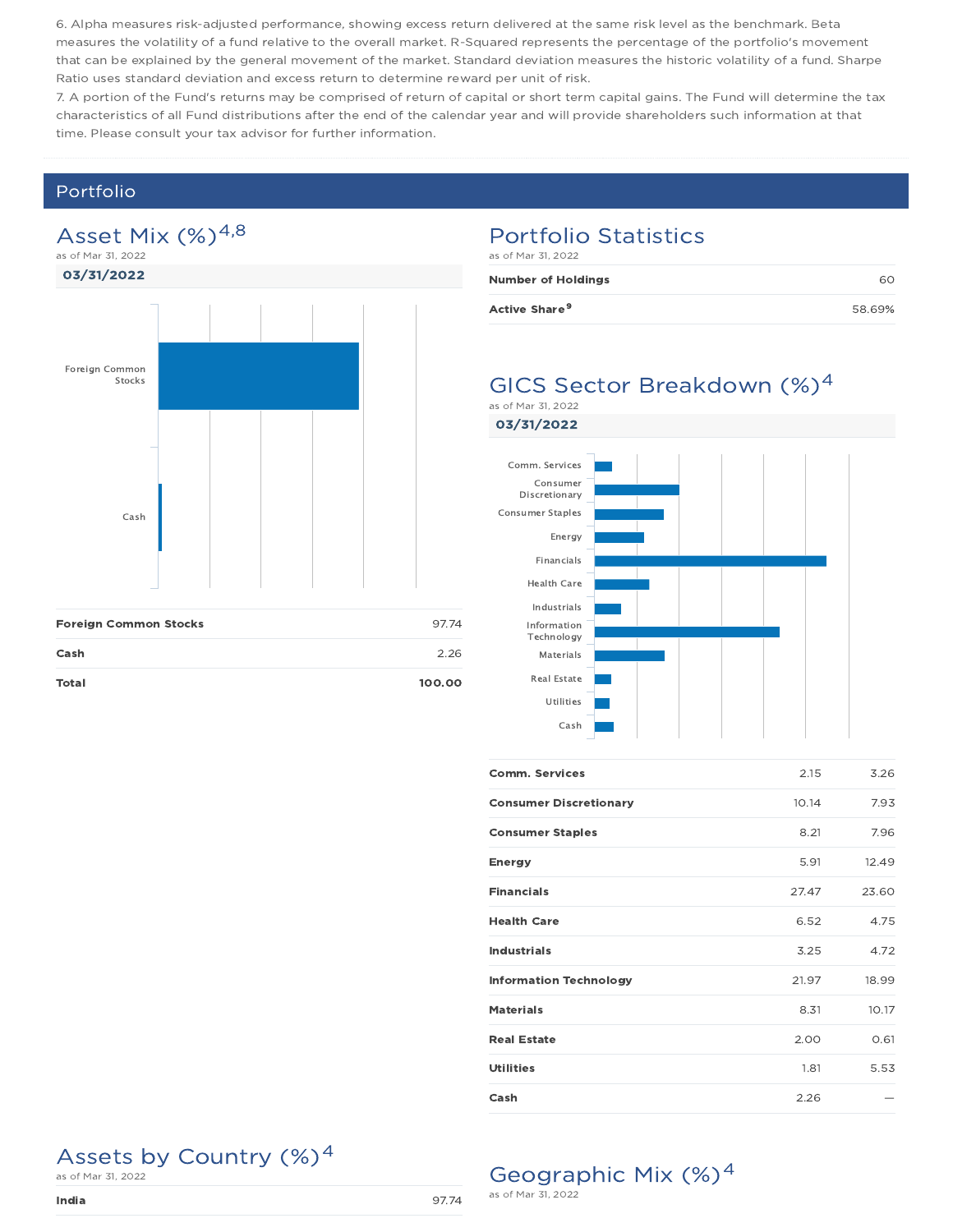| <b>Cash &amp; Other Assets</b> | 2.26   |
|--------------------------------|--------|
| Total                          | 100.00 |

03/31/2022



| Asia/Pacific                   | 97.74  |
|--------------------------------|--------|
| <b>Cash &amp; Other Assets</b> | 2.26   |
| <b>Total</b>                   | 100.00 |

#### Fund Holdings (%)<sup>4,10</sup> as of Apr 30, 2022

| Holding                                  | % of Net Assets |
|------------------------------------------|-----------------|
| <b>ICICI Bank Ltd</b>                    | 10.33%          |
| <b>Infosys Ltd</b>                       | 9.80%           |
| <b>Reliance Industries Ltd</b>           | 6.61%           |
| <b>Axis Bank Ltd</b>                     | 5.18%           |
| <b>Indian Rupee</b>                      | 3.25%           |
| <b>State Bank of India</b>               | 2.70%           |
| <b>HCL Technologies Ltd</b>              | 2.66%           |
| <b>UltraTech Cement Ltd</b>              | 2.54%           |
| Kotak Mahindra Bank Ltd                  | 2.46%           |
| <b>Sun Pharmaceutical Industries Ltd</b> | 2.36%           |
| <b>View All</b>                          |                 |

Portfolio profile subject to change due to active management. Percentages may not total 100% due to rounding. Fund invests in an affiliated investment company (Portfolio) with the same objective(s) and policies as the Fund. References to investments are to the Portfolio's holdings.

# About Risk:

The value of investments held by the Fund may increase or decrease in response to economic, and financial events (whether real, expected or perceived) in the U.S. and global markets. The value of equity securities is sensitive to stock market volatility. Investments in foreign instruments or currencies can involve greater risk and volatility than U.S. investments because of adverse market, economic, political, regulatory, geopolitical, currency exchange rates or other conditions. In emerging countries, these risks may be more significant. The securities markets in the India region are comparatively undeveloped and may be concentrated in certain sectors. Governmental actions in India can have a significant affect on economic conditions in the India region. A non-diversified fund may be subject to greater risk by investing in a smaller number of investments than a diversified fund. Smaller companies are generally subject to greater price fluctuations, limited liquidity, higher transaction costs and higher investment risk than larger, more established companies. Because the Fund may invest significantly in a particular geographic region or country, value of Fund shares may fluctuate more than a fund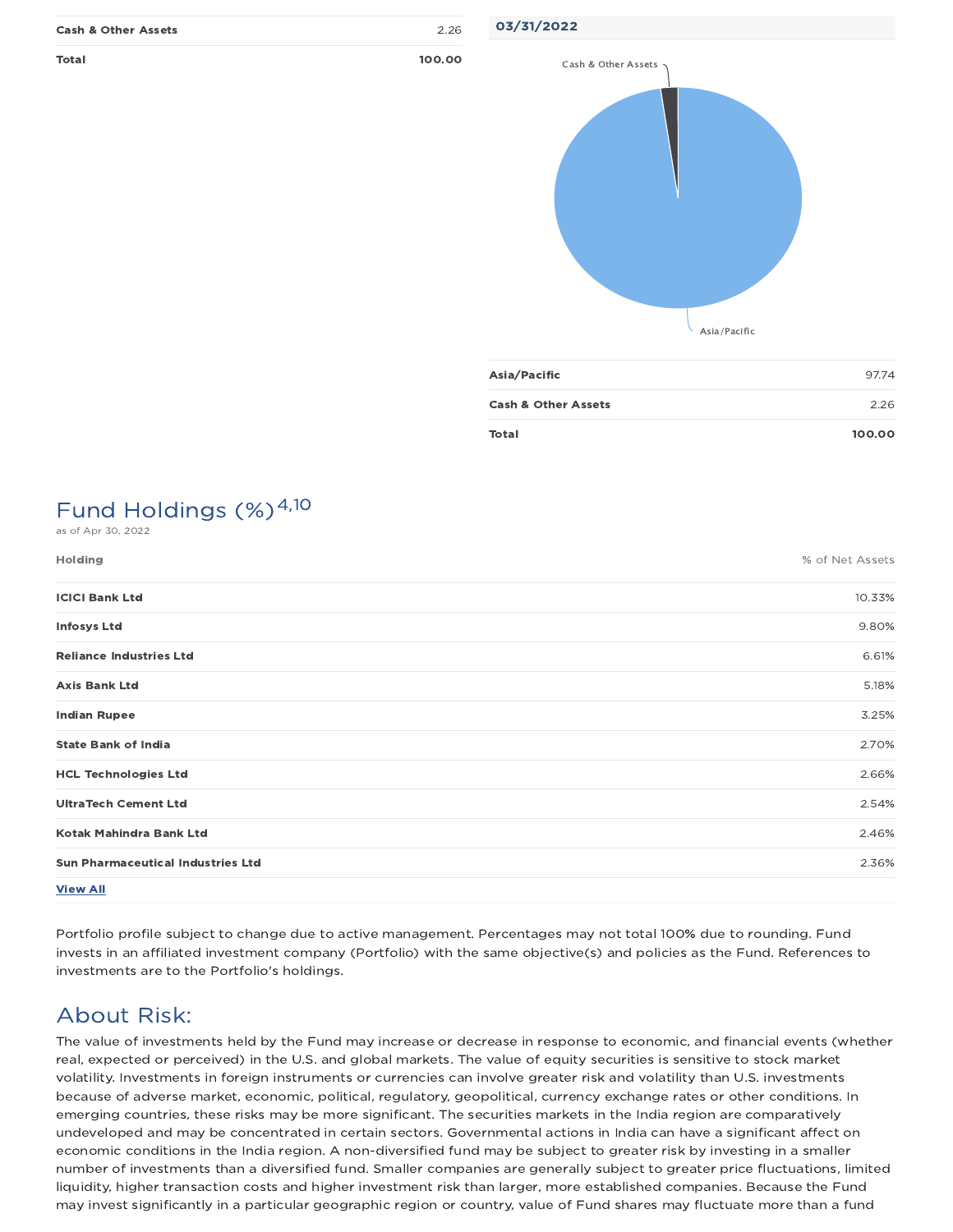with less exposure to such areas. The Fund is exposed to liquidity risk when trading volume, lack of a market maker or trading partner, large position size, market conditions, or legal restrictions impair its ability to sell particular investments or to sell them at advantageous market prices. The impact of the coronavirus on global markets could last for an extended period and could adversely affect the Fund's performance. No fund is a complete investment program and you may lose money investing in a fund. The Fund may engage in other investment practices that may involve additional risks and you should review the **Fund prospectus** for a complete description.

1. MSCI India Index is an unmanaged index of common stocks traded in the India market. Unless otherwise stated, index returns do not reflect the effect of any applicable sales charges, commissions, expenses, taxes or leverage, as applicable. It is not possible to invest directly in an index. Historical performance of the index illustrates market trends and does not represent the past or future performance of the fund. MSCI indexes are net of foreign withholding taxes. Source: MSCI. MSCI data may not be reproduced or used for any other purpose. MSCI provides no warranties, has not prepared or approved this report, and has no liability hereunder. 4. Percent of total net assets.

8. A delay in transaction settlement may result in a negative cash position.

9. Active Share is a measure of the differentiation of the holdings of a portfolio from the holdings of its appropriate benchmark index. It is calculated as one half of the sum of the absolute value of the differences found between the portfolio weights and the benchmark weights.

10. The following list reflects unaudited securities holdings (excluding derivatives positions). Holdings information may differ if presented as of trade date. Due to rounding, holdings of less than 0.005% may show as 0.00%. Portfolio information subject to change due to active management.

#### Management

#### Hiren Dasani, CFA

Co-Head of Emerging Markets Equity at Goldman Sachs Asset Management, L.P. Joined Goldman Sachs 2007

#### Biography

Hiren Dasani is co-head of emerging markets equity and a portfolio manager at Goldman Sachs Asset Management, L.P., an Eaton Vance subadvisor. He joined Goldman Sachs Asset Management in 2007.

Hiren began his career in the investment management industry in 2001. Most recently, he was head of India equity research at GSAMI. Before joining Goldman Sachs Asset Management, he was affiliated with SSKI Securities, ICICI Prudential Asset Management Co. and Axis Bank.

Hiren earned a Bachelor of Engineering from Maharaja Sayajirao University of Baroda and a PGDM from the Indian Institute of Management, Kozhikode. He is a CFA charterholder.

#### Education

- Bachelor of Engineering Maharaja Sayajirao University of Baroda
- PGDM Indian Institute of Management, Kozhikode

#### Experience

• Managed Fund since 2017

#### Literature

### **Literature**



Fact Sheet Download - Last updated: Mar 31, 2022



Annual Report

Download - Last updated: Dec 31, 2021

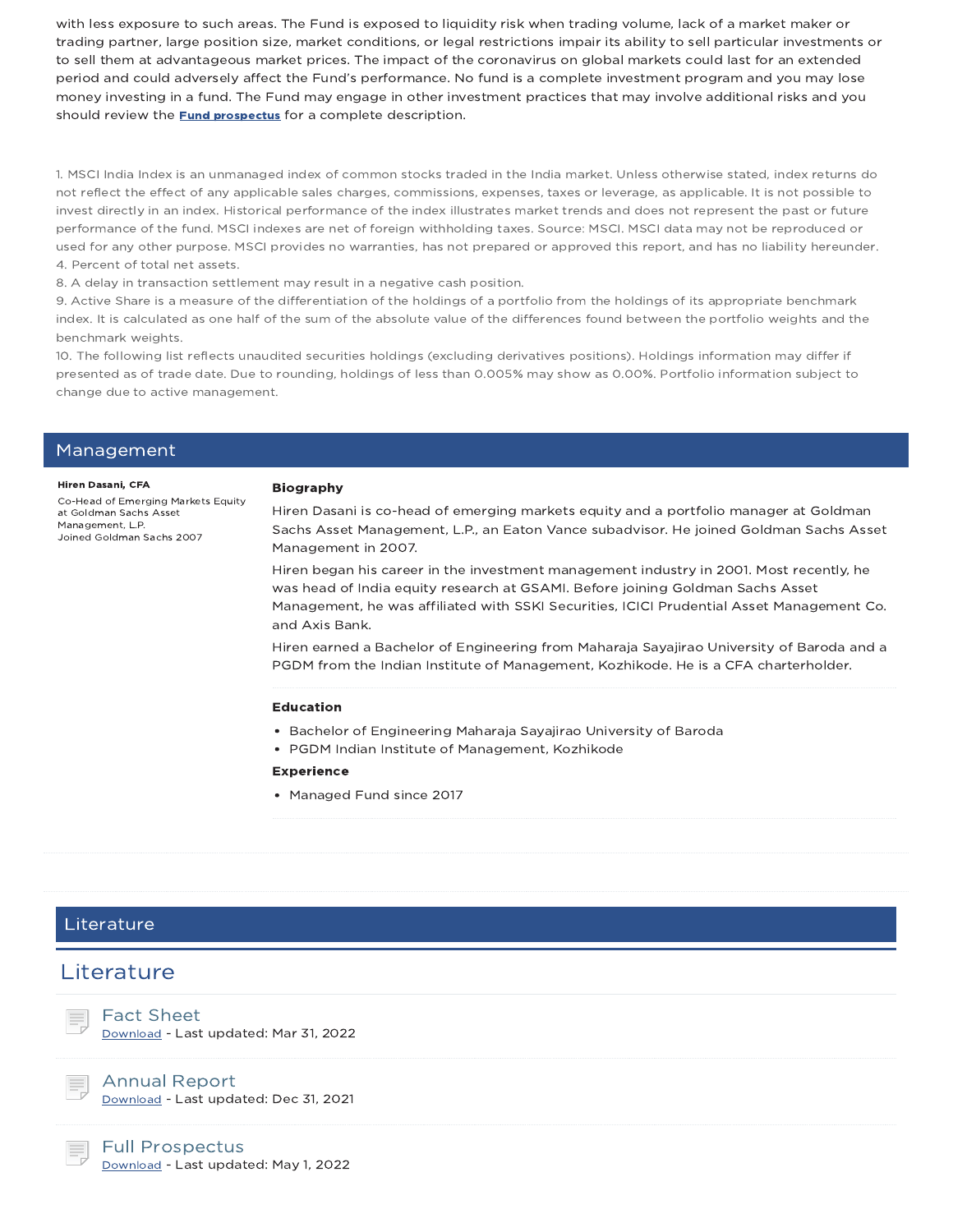| Q1 Holdings<br>Download - Last updated: Mar 31, 2022                        |
|-----------------------------------------------------------------------------|
| Q3 Holdings<br>Download - Last updated: Sep 30, 2021                        |
| Holdings - Form N-PORT<br>Download                                          |
| <b>Important Shareholder Notice</b><br>Download - Last updated: Mar 7, 2022 |
| <b>SAI</b><br>Download - Last updated: May 1, 2022                          |
| Semi-Annual Report<br>ᄐ<br>Download - Last updated: Jun 30, 2021            |
| <b>Summary Prospectus</b><br>Download - Last updated: May 1, 2022           |
|                                                                             |

## Eaton Vance



**HEADQUARTERS** Two International Place Boston, MA 02110

#### **Investments**

Eaton Vance Funds

Parametric Funds

Calvert Funds

Separately Managed Accounts

Closed-End Funds and Term Trusts

#### **Insights**

Advisory Blog

Monthly Market Monitor

Market Update Events<sup>2</sup>

The Advisor Institute

#### Taxes & Tools

Investment Tax Center

Tax Information

Investment Tax Calculator

Laddered Investing Interest Rate

Scenario Tool Concentrated Stock Position

**Calculator** 

Tax-Equivalent Yield Calculator

#### **Resources**

Forms & E-Delivery Mutual Funds & Abandoned Property DST Vision

in  $y = 0$ 

AdvisorCentral

Accessibility | Business Continuity | Privacy & Security | Terms & Conditions | Careers | Contact | Investor Account Access